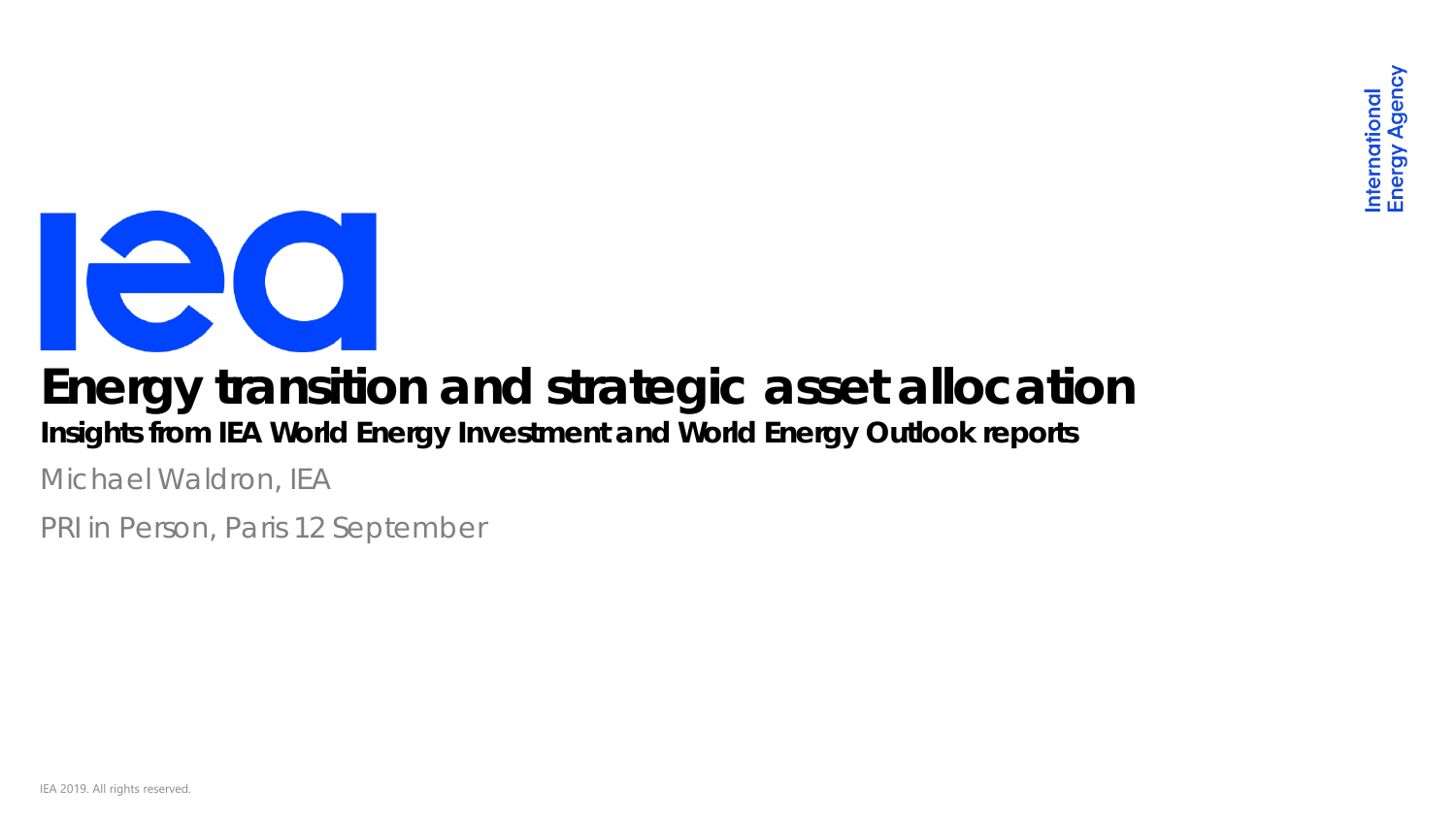# **Global energy investment today**



Energy investment was over USD 1.8 trillion in 2018. A rise in fossil fuel supply investment offset lower power and stable efficiency spend. Power was the largest sector for the third year in a row.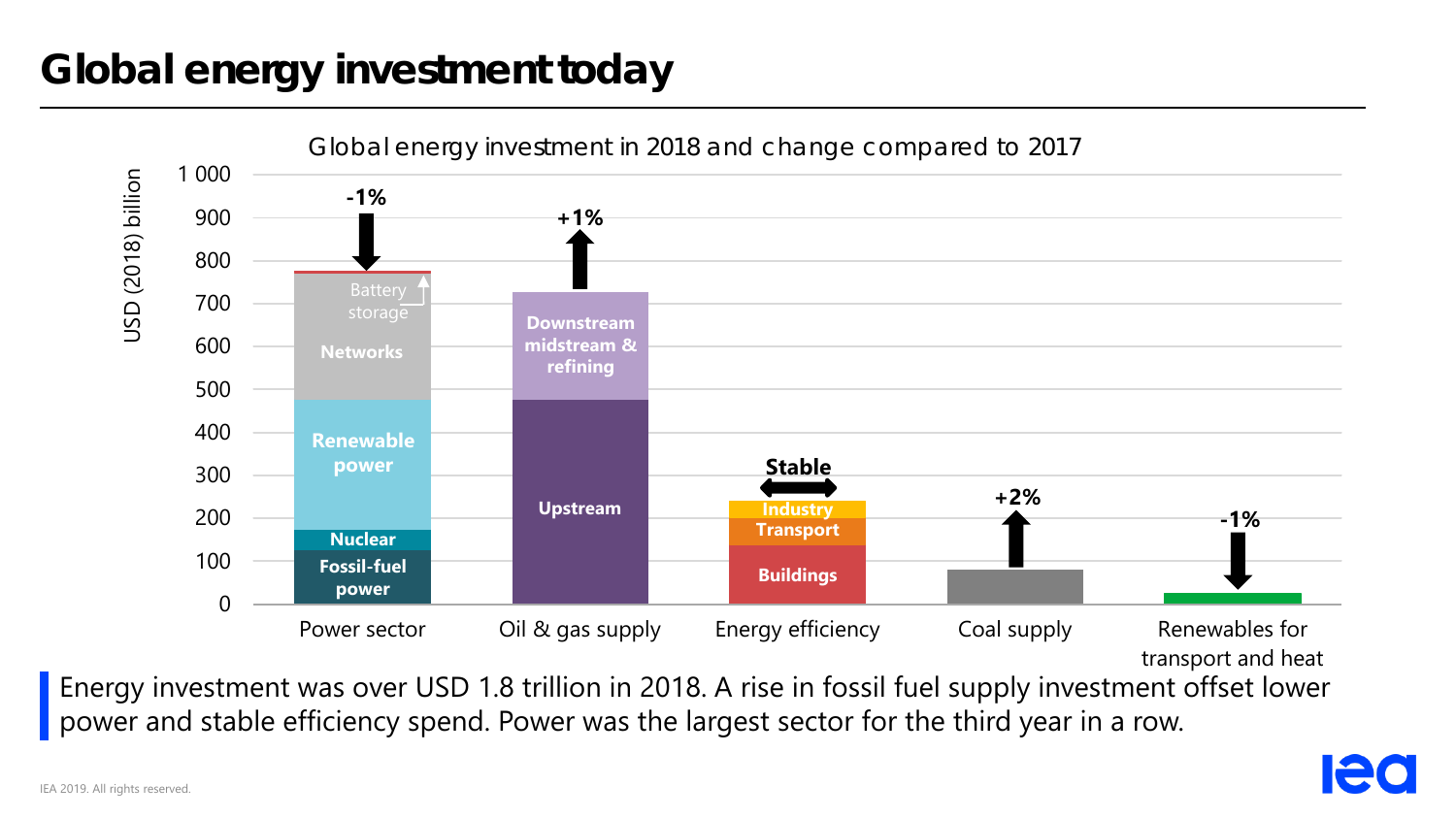## **Today's investment is concentrated in more developed regions**



Lower income areas (e.g. sub-Saharan Africa) receive around 15% of investment, but are over 40% of the world's population. A rebalancing of spending is essential to meet sustainable development goals.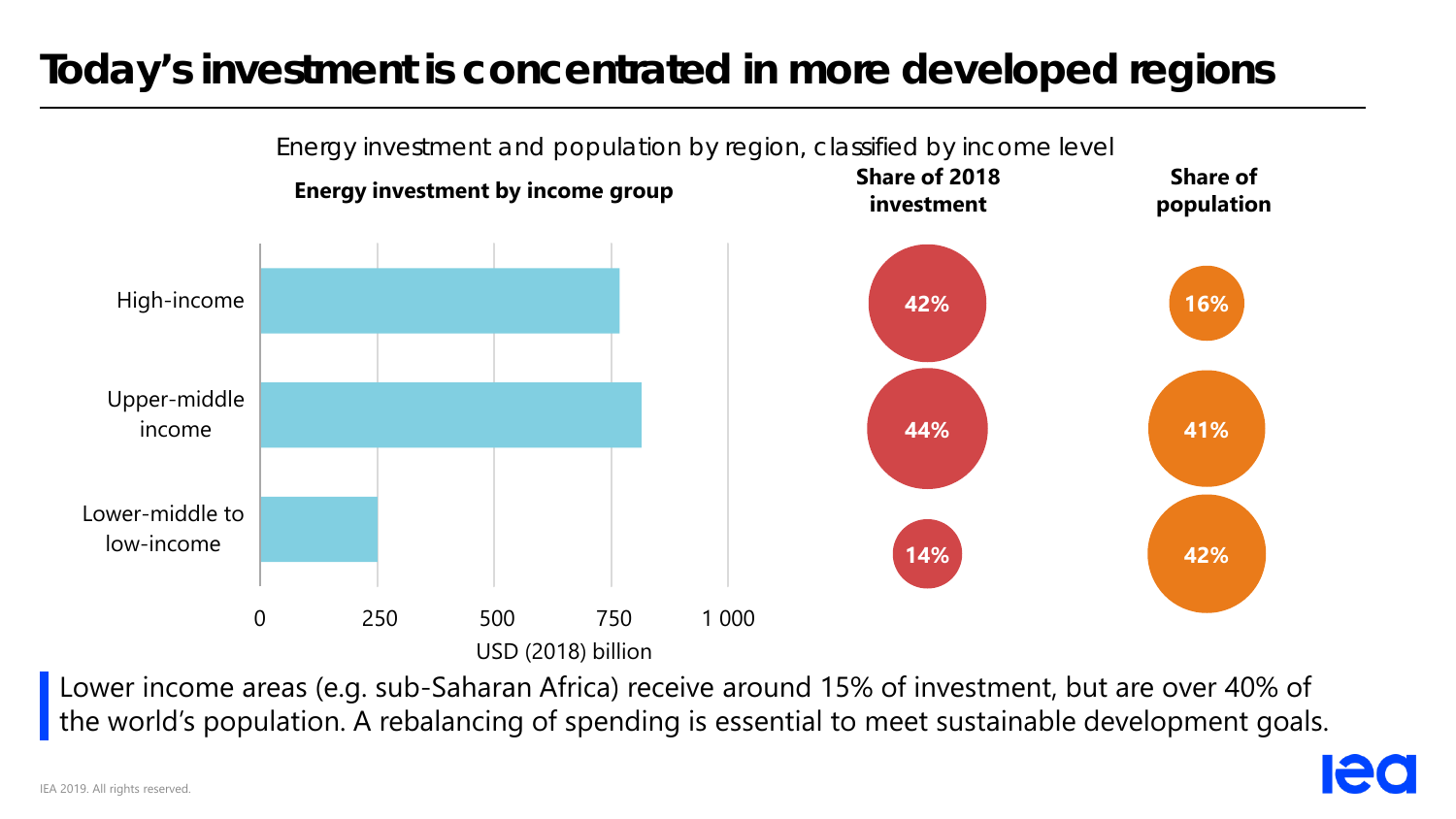#### **State-backed capital has played a larger role in fossil fuels**



In the SDGs, a growing role for clean energy & efficiency points to a needed mobilisation of more private capital. There is also an opportunity for engagement with SOEs on energy investment strategy.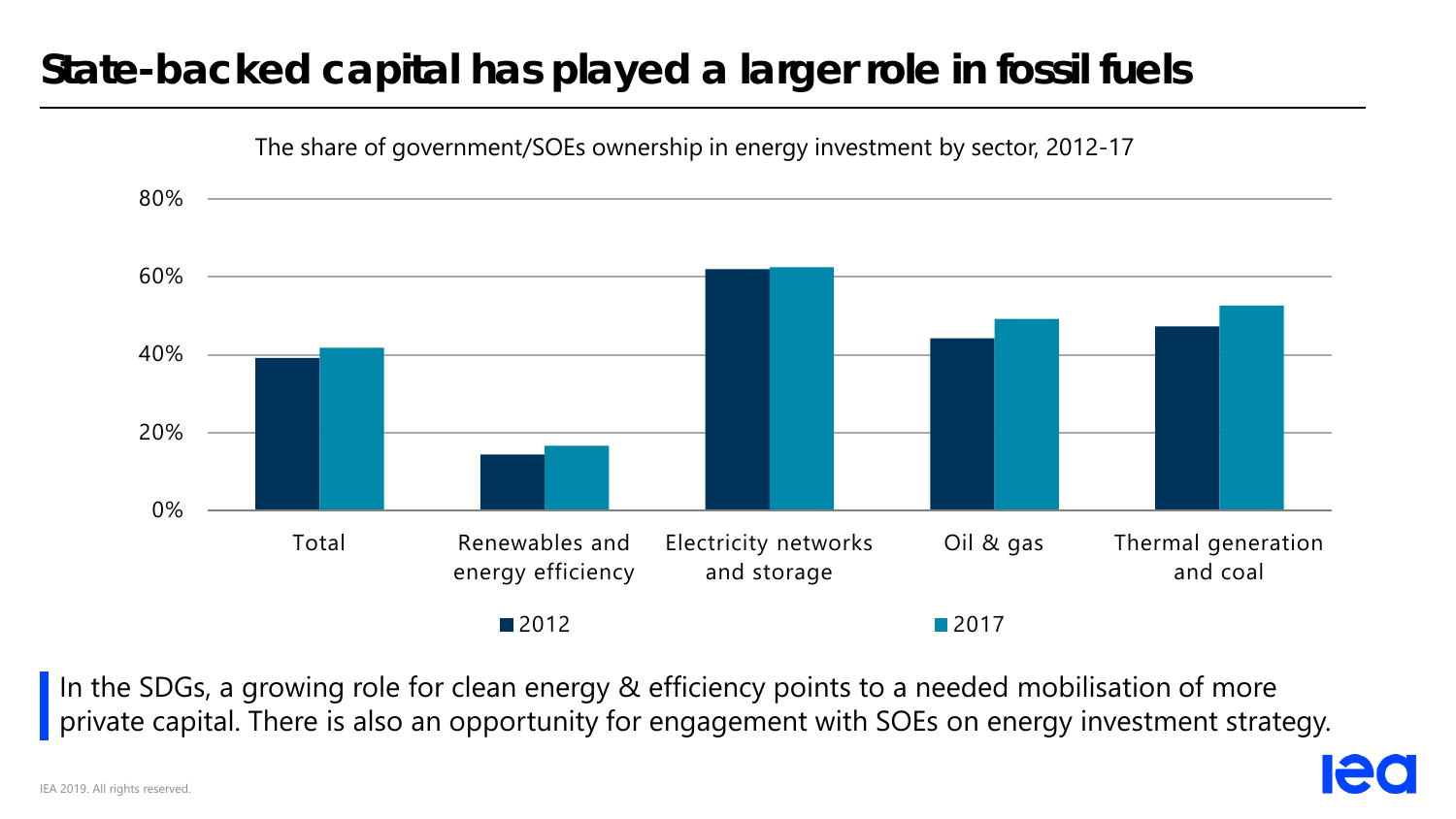## **Government policies underpin nearly all power sector investments**

Global power sector investment by main remuneration model

Total power sector investment in 2017: USD 750 billion



Wholesale market pricing

Regulated networks Distributed generation based on retail or regulated tariffs

Regulated/contracted utility-scale generation

Over 95% of power sector investments rely on regulation or contracts beyond short-term wholesale markets for their main remuneration, as regulators pursue adequacy and environmental aims.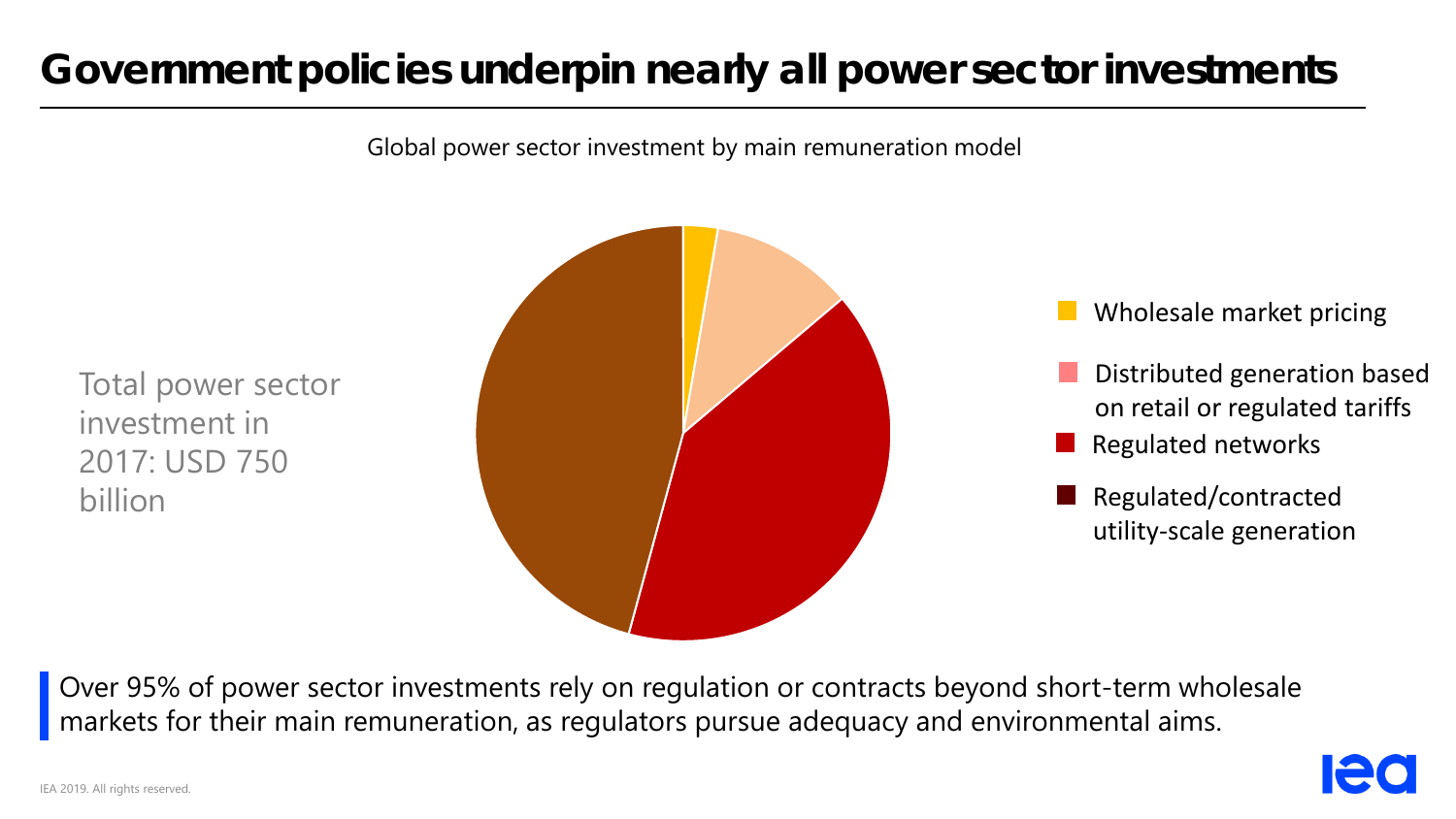#### **How can we change the emissions trajectory?**



Global  $CO<sub>2</sub>$  and  $CH<sub>4</sub>$  emissions in the New Policies and Sustainable Development scenarios

Energy efficiency and renewables account for over 70% of the cumulative CO2 and CH4 emissions savings in the SDS as the share of low-carbon investment rises to nearly two-thirds.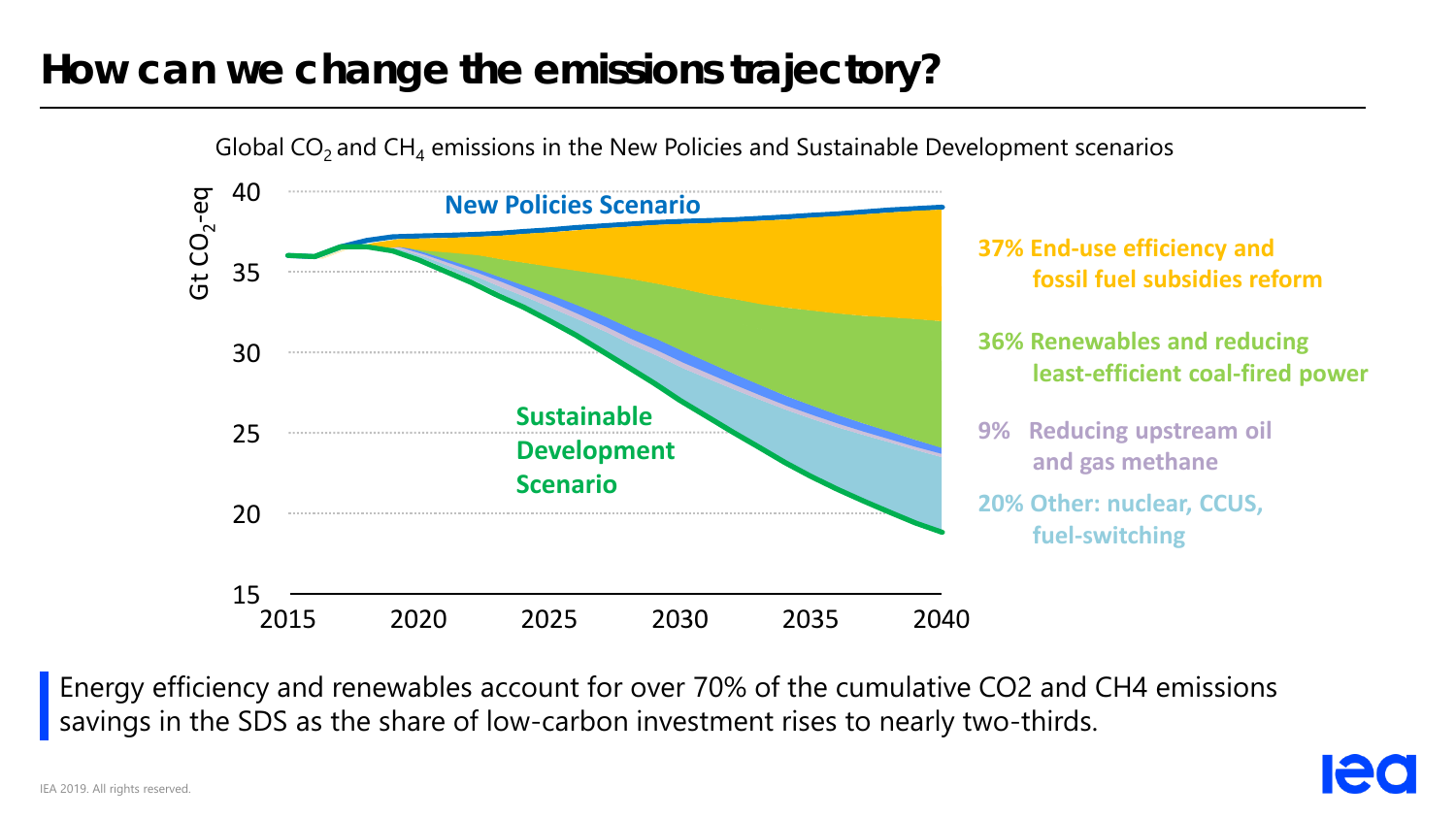# **Energy supply investment needs to rise, whatever the scenario**

Global energy supply investment compared with annual average investment needs 2025-30 by IEA scenario

| 2018                        | 2018                                   |                               |
|-----------------------------|----------------------------------------|-------------------------------|
| Annual                      |                                        |                               |
| average<br>2025-30<br>(NPS) | New Policies Scenario (NPS)            |                               |
| Annual                      |                                        |                               |
| average<br>2025-30          | Sustainable Development Scenario (SDS) |                               |
| (SDS)<br>0                  | 1 500<br>500<br>1 000                  | 2 0 0 0<br>USD (2018) billion |

Today's capital allocation would need to shift rapidly towards cleaner supply sources and grids to align with the goals of the Sustainable Development Scenario and the Paris Agreement.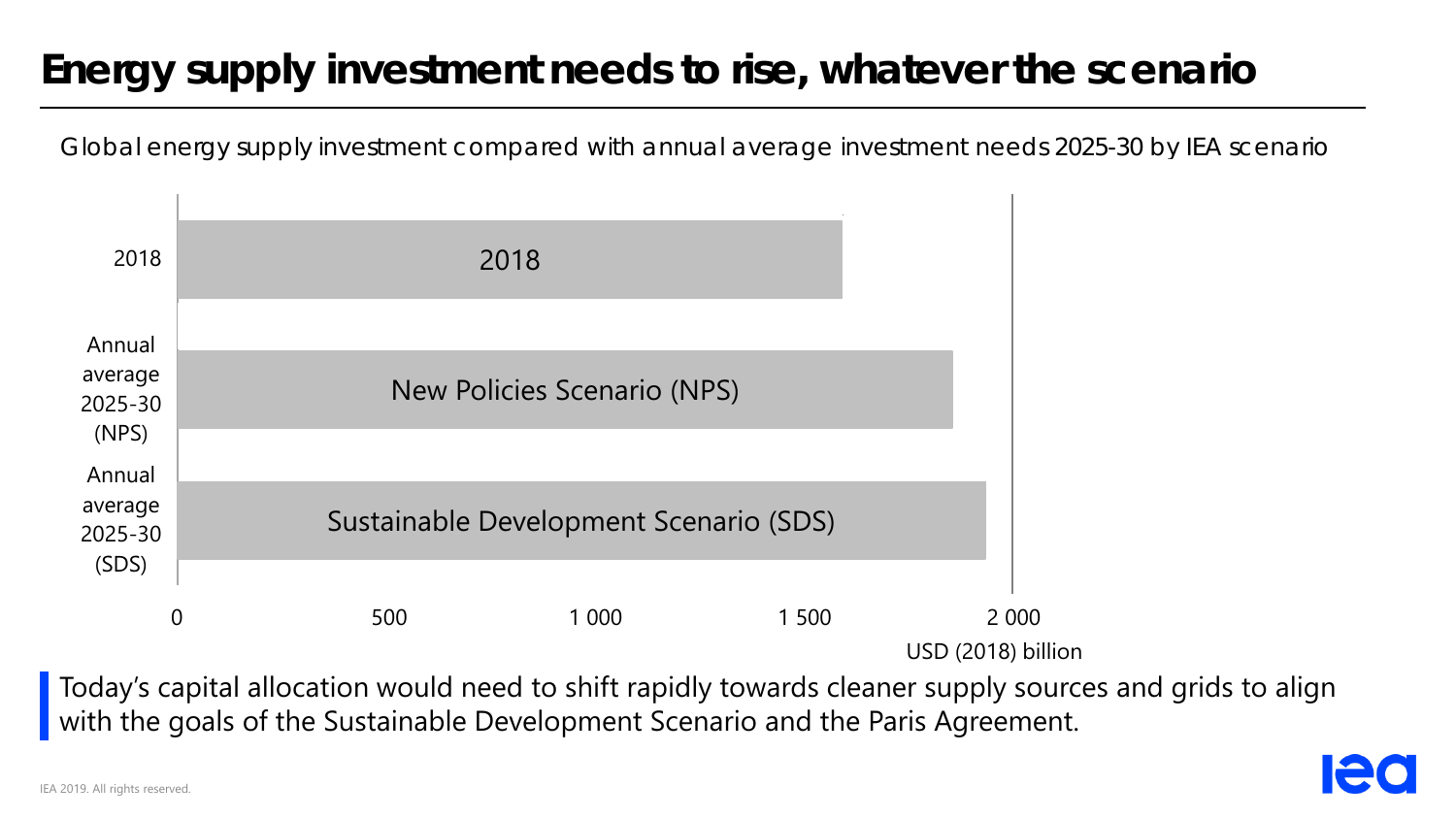# **Energy supply investment needs to rise, whatever the scenario**

Global energy supply investment compared with annual average investment needs 2025-30 by IEA scenario



Today's capital allocation would need to shift rapidly towards cleaner supply sources and grids to align with the goals of the Sustainable Development Scenario and the Paris Agreement.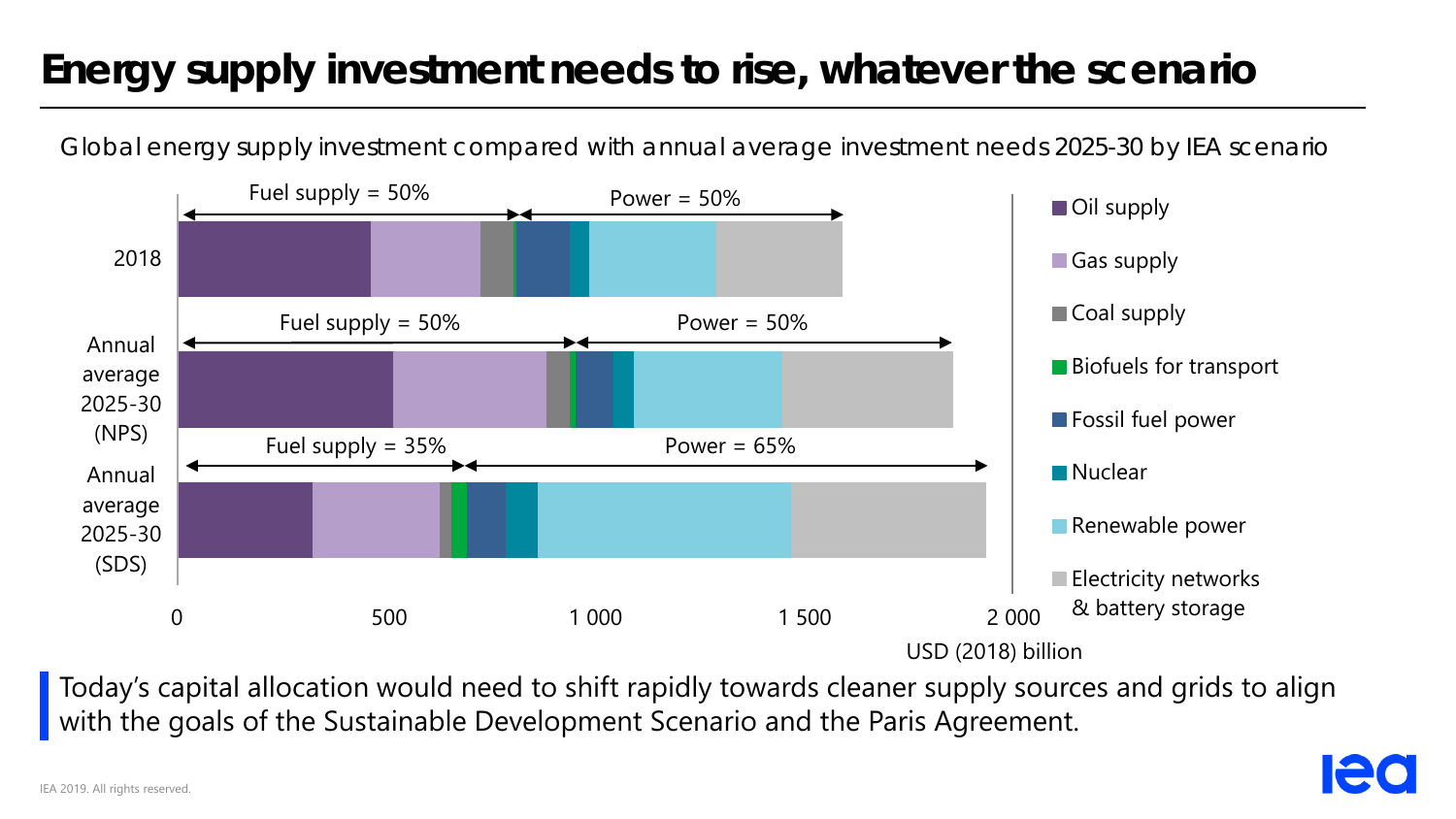## **Power investment is not yet aligned with long-term goals**



Expected generation from low-carbon power investments and annual investment needs

The output expected from investment in low-carbon power levelled off in 2018 while demand growth soared. To meet sustainability goals, spending on renewable power and grids needs a boost.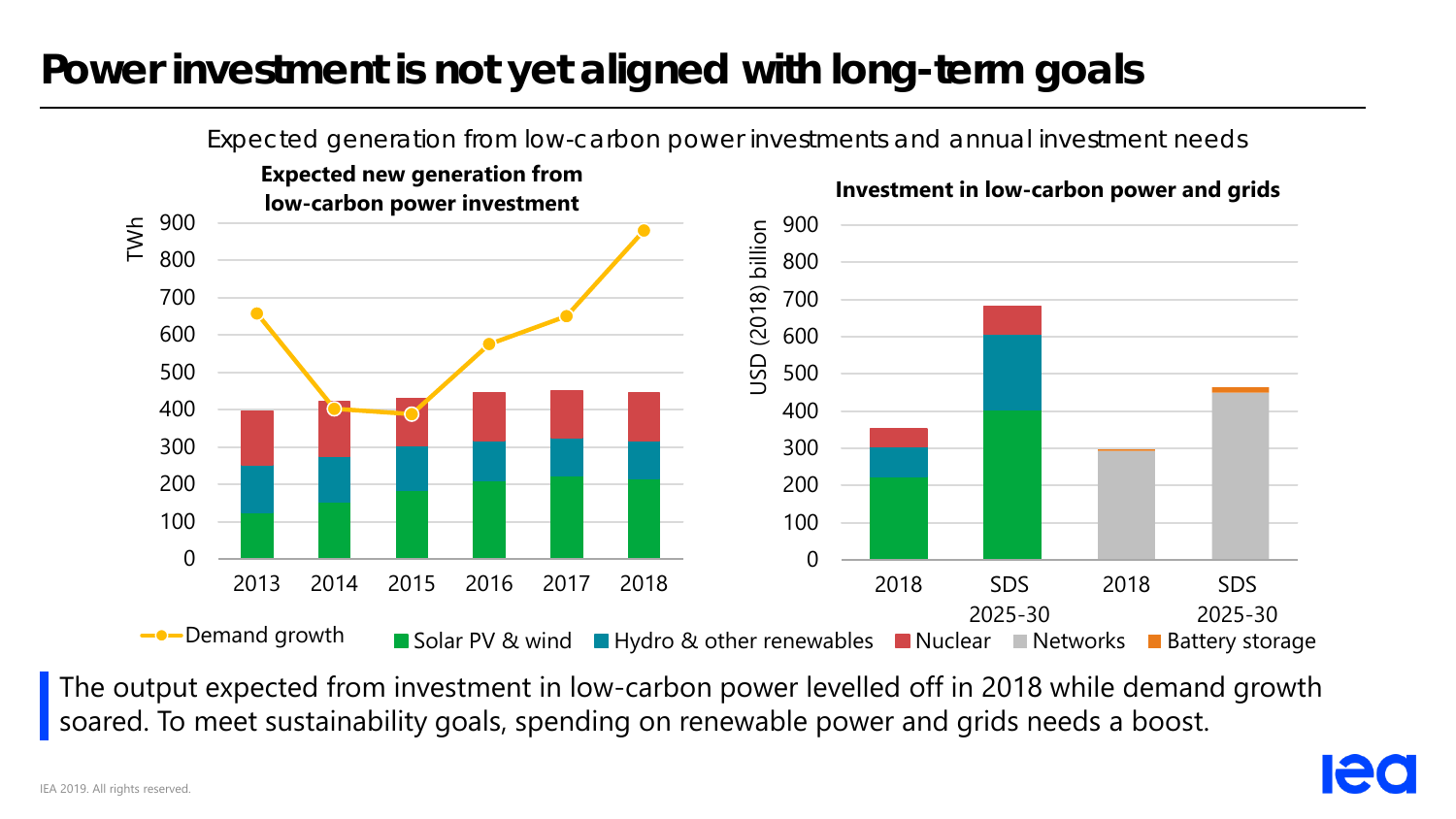## **Different risk-return profiles between fuel supply and power sectors**

Return on invested capital (ROIC) and after-tax weighted average cost of capital (WACC) for listed energy companies



While recent financial metrics appear more favourable for power companies investing in energy transition, signals are not adequate for the major reallocation of capital that would align with the SDS.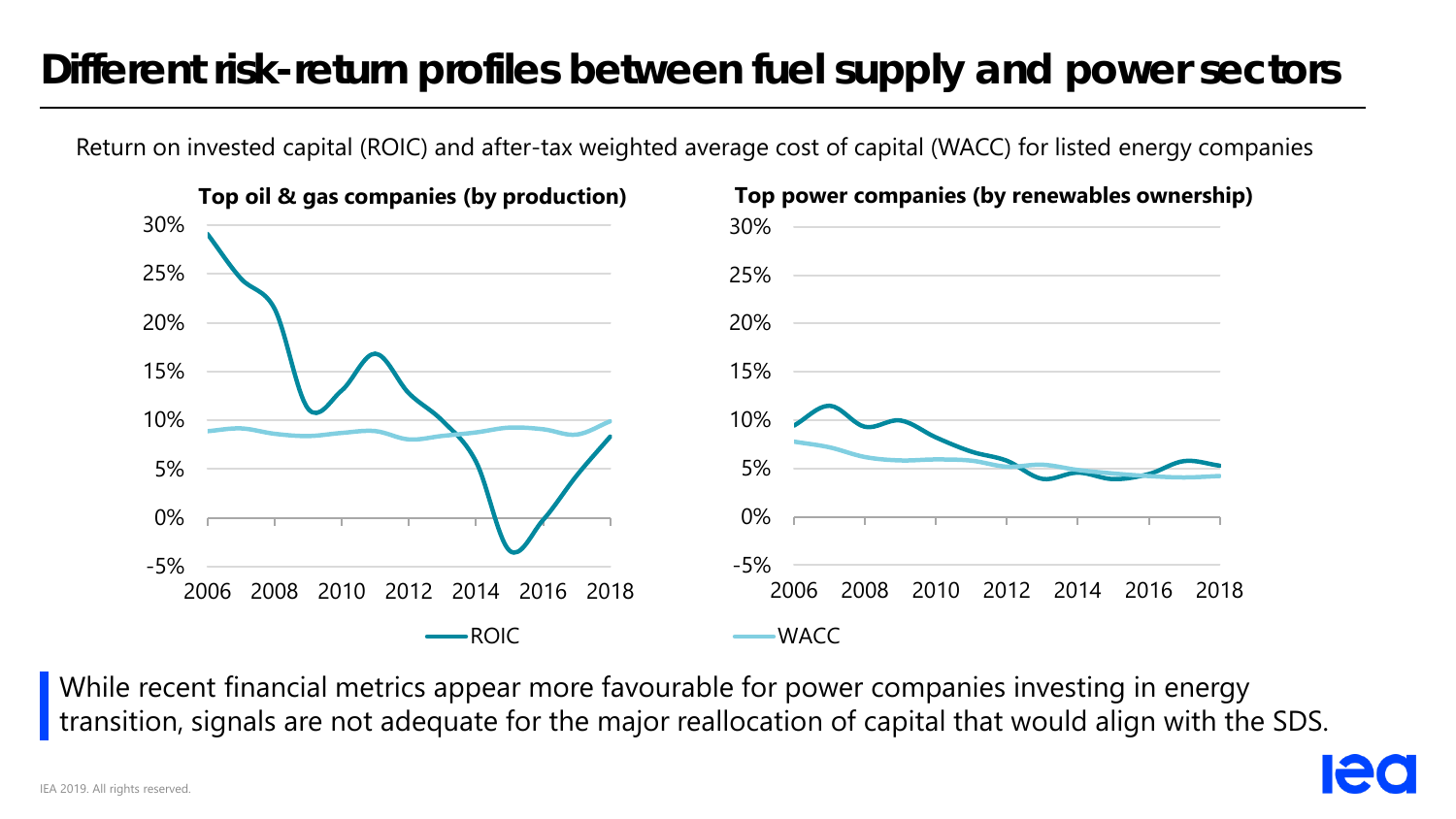# **Investment growth in energy efficiency has stalled**



Energy efficiency spending was stable a second year in a row, with limited progress in expanding policy coverage. Despite soaring EV sales transport efficiency has stagnated, while spending in buildings fell.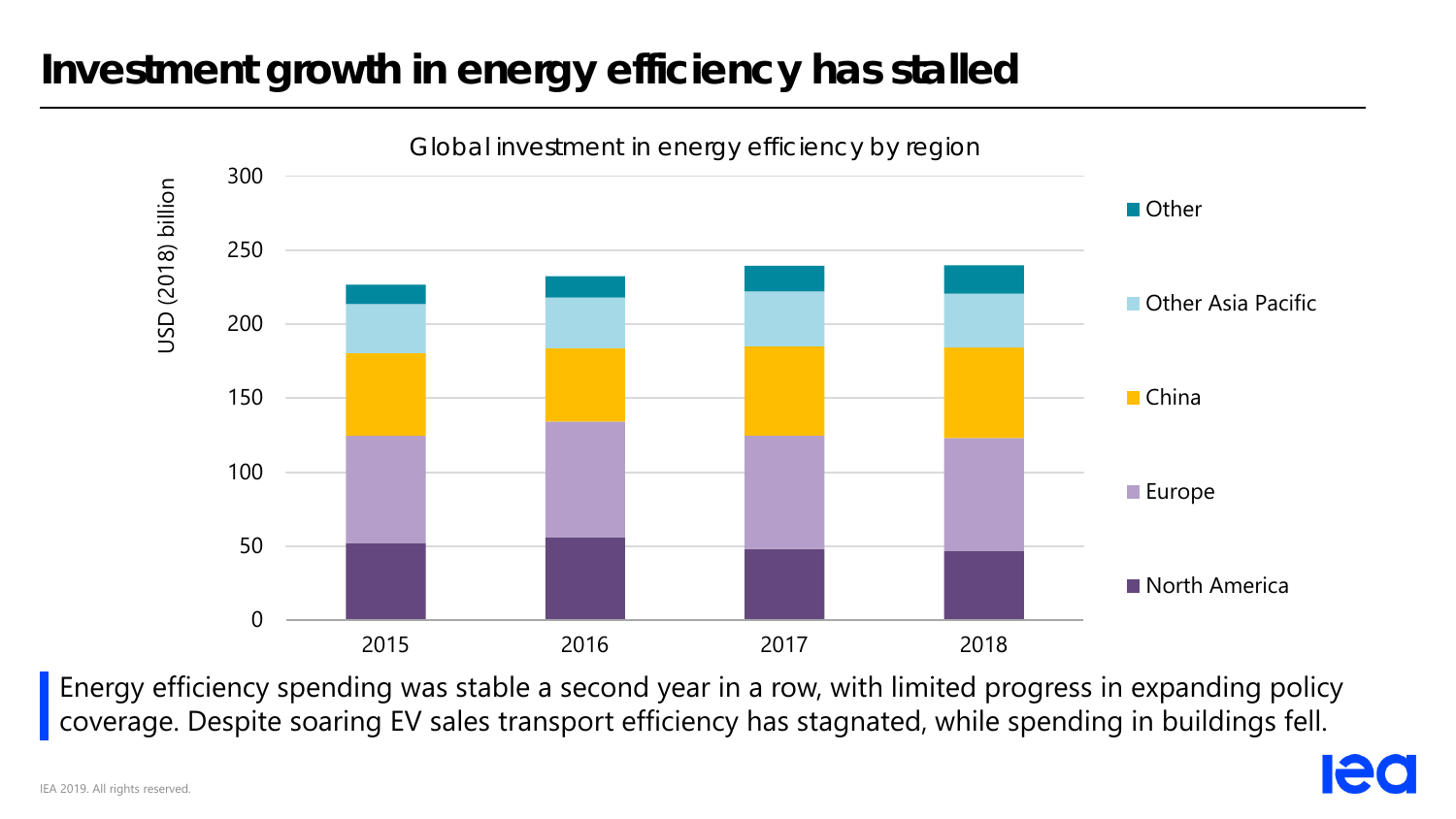# **SDS goals see more investment in supply, demand & technologies**



A rapid acceleration in energy transitions is required to simultaneously tackle climate change, achieve universal energy access and reduce the impacts of air pollution.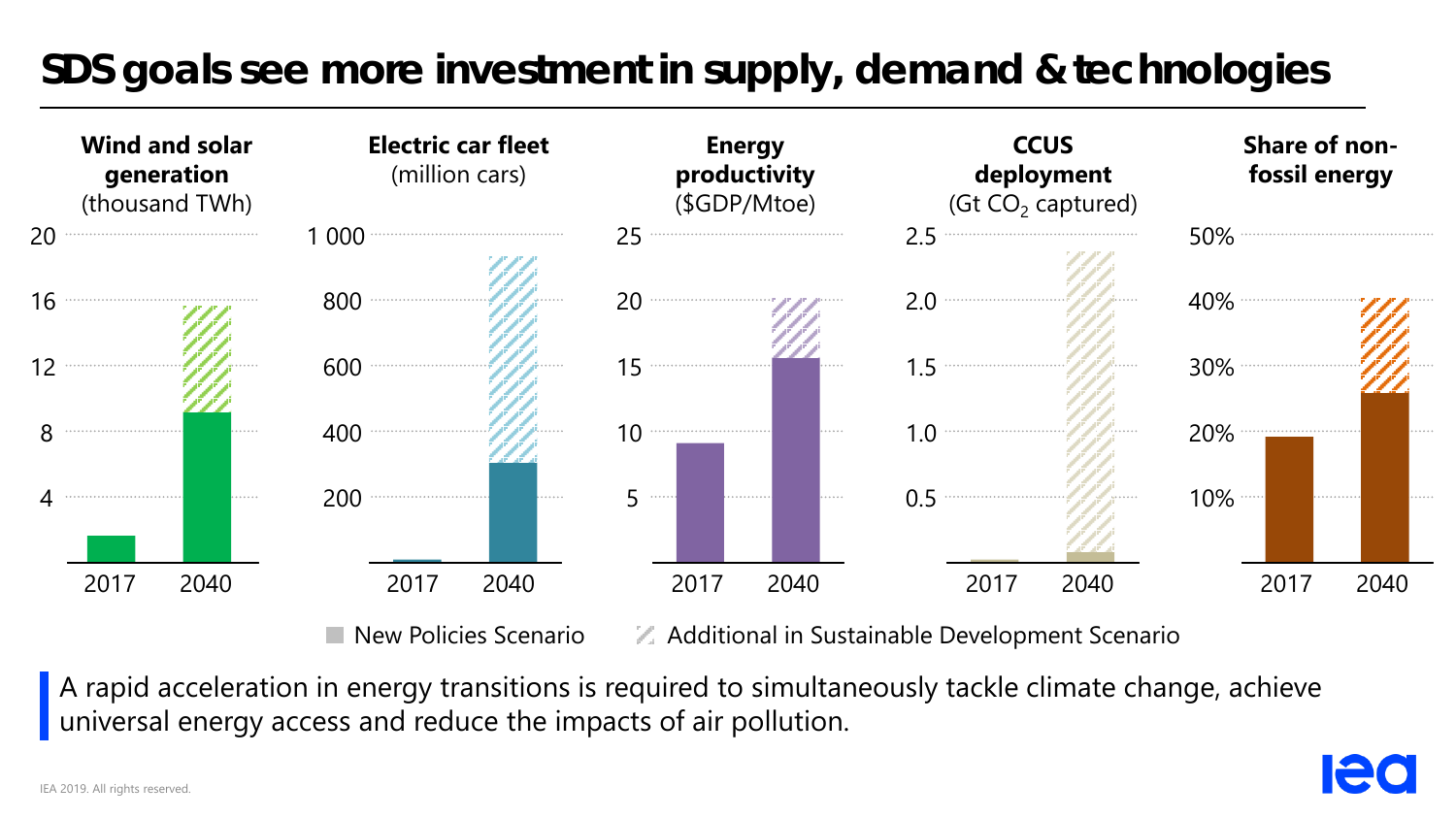## **Are today's sustainable finance opportunities enough?**



Scaling low-carbon investment would require a step-change in policy focus and new financial solutions and mechanisms to support development at both consumer and bulk power levels